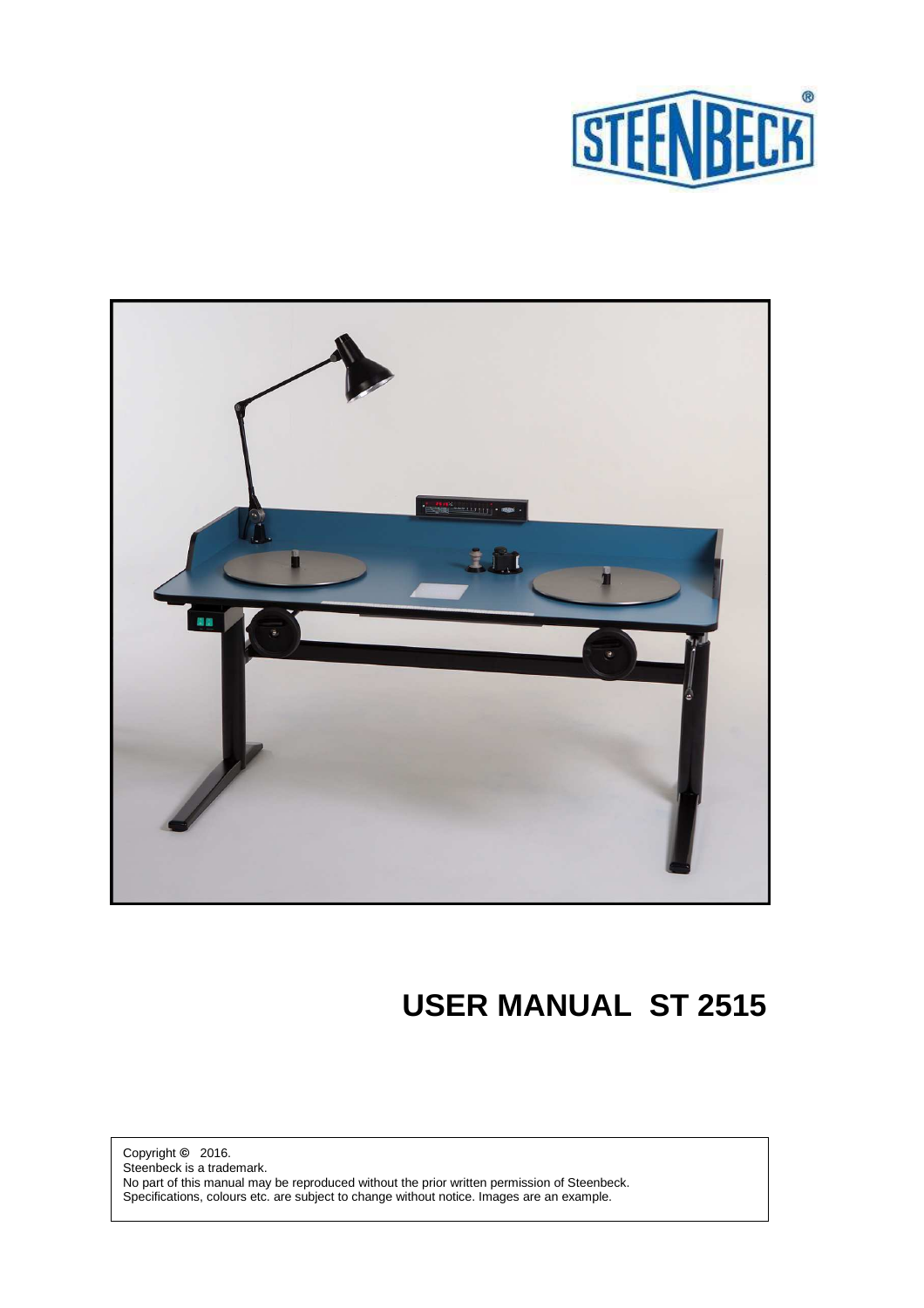

# 0.0 contents<br>
1.0 assembly instructions 1 2 - 3 1.0 assembly instructions 2.0 introduction 3<br>3.0 general features 3 3.0 general features 3<br>4.0 technical data 4 4.0 technical data<br>5.1 important safety information 5 important safety information<br>
important warranty information<br>
5 5.2 important warranty information 5<br>6.0 operation instructions ST2515 6 6.0 operation instructions ST2515 6.1 6<br>6.1 oreface 6 6.1 preface<br>6.2 winding winding units 6 7.0 operation overview 7 fig.  $1 - 8$  8- 10 8.0 universal counter (option ST2258) 11 9.0 maintenance instructions 12

**section page**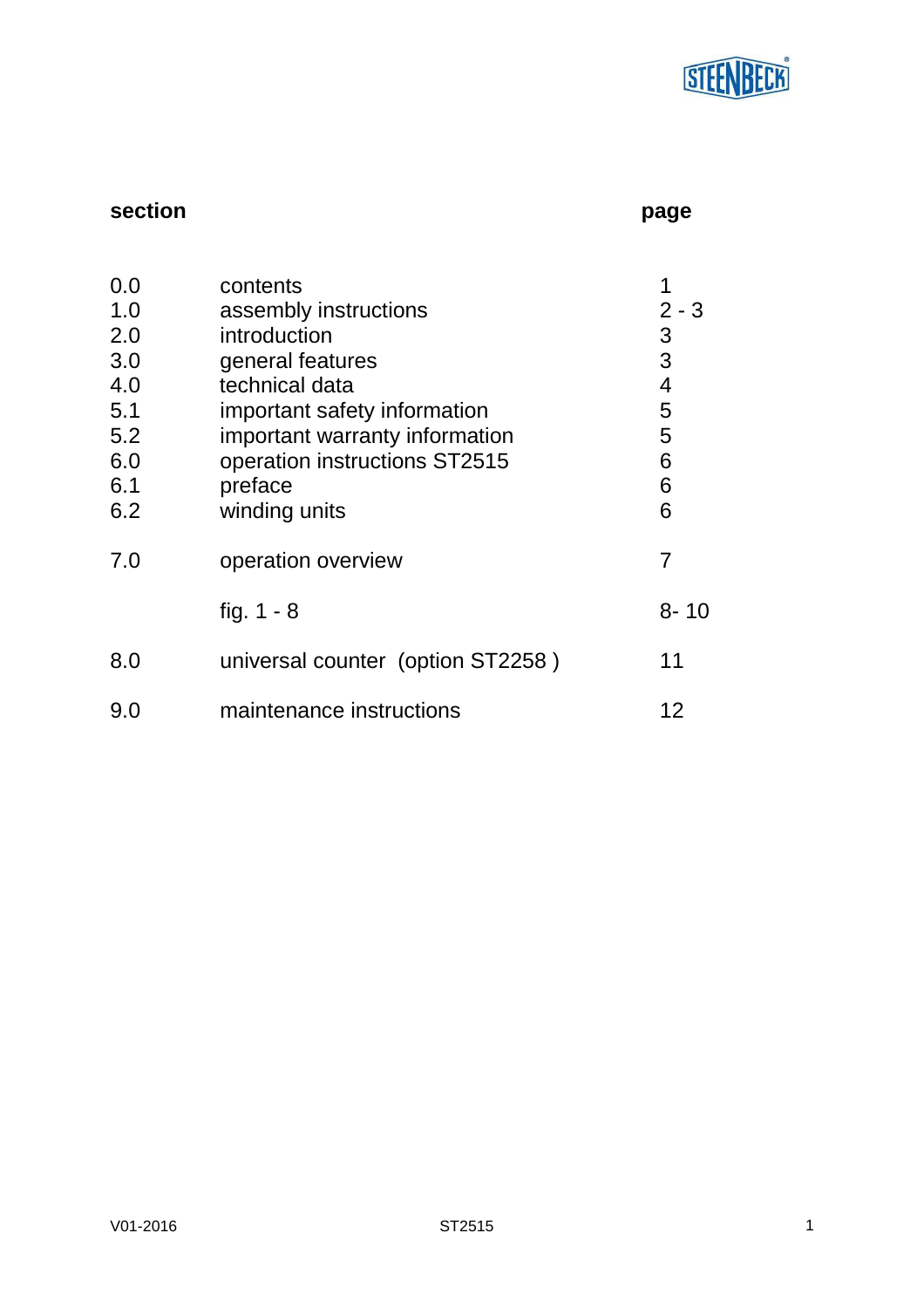

# **STEENBECK ST2515 Manual Film Rewinder / Inspection Table**

# **1.0 INSTRUCTIONS**. (assembly)

Please read this instruction carefully.

- 1. The ST2515 is delivered complete ready for use in the lowest position and carefully packed in a plywood crate. Unpacking: remove top plate first than 'front ' plate followed by right and left plate. Lift out table. LIFT ONLY AT THE STEEL FRAME. The ST2515 has no castors because of maximum stability.
- 2. Install the counter display (when delivered and removed for shipping)
- 3. Insert flat cable connector of the counter display (when delivered) to adjacent plug. (be careful not to bend any contacts). Install working lamp (when delivered) and plug it in the socket under the table. (fig.  $1 - 4$ )
- 4. When counter is fitted, fit the sprocket to the counter pick up shaft (when removed for shipping). Make sure that sprocket is in the lowest position (turn sprocket while holding lower ring in position). Check if pinch roller arm closes properly.
- 5. Check line voltage and frequency correspond to the readings in the machine type and serial number label at the rear of the frame/housing.
- 6. Check if power plug fits into the local socket. if not, replace plug for a local plug: yellow/green: earth blue: the neutral property of the blue: the neutral property of the neutral property of the neutral property of the  $\sim$  brown: live / phase 7. Please check the power ground system of the wall socket is OK. This is important for the safety of the operator and static electricity.
	- 8. Check counter system (if delivered) by turning by hand the sprocket.
	- 9. Check work lamp (if installed) and ground glass.
	- 10. **Read the manual.**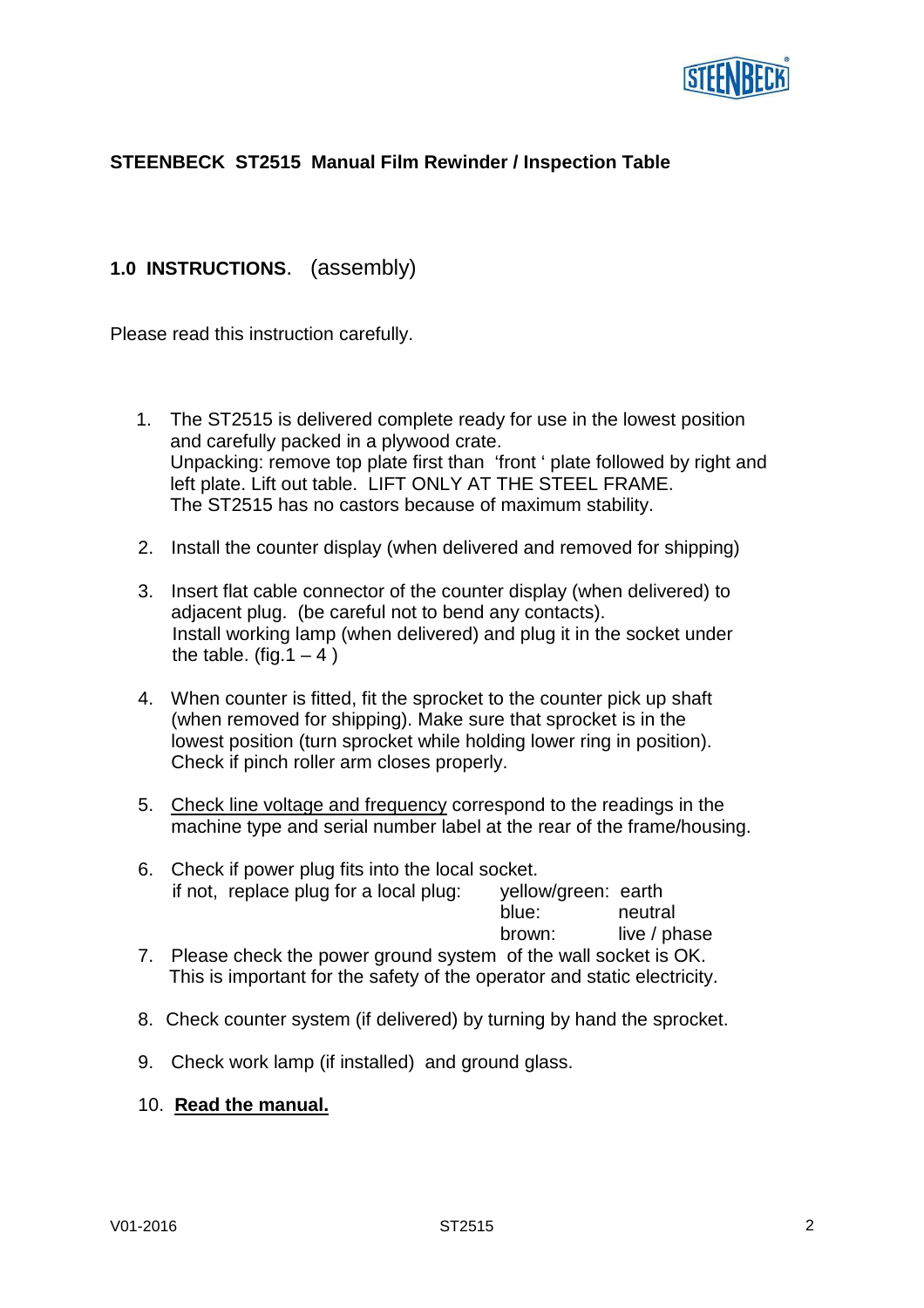

# **2.0 INTRODUCTION STEENBECK ST2515:**

Congratulations purchasing the flatbed 2 plate ST2515 manual film rewinder / film inspection table. This film table is a fine piece of film equipment and the ideal partner for film archives or film restoration companies.

The ST2515 offers:

- easy and safe manual film handling.
- very slow speed ideal for inspection film perforation, damages, cutting/ editing and cleaning film purposes.
- fast manual winding of 16 and 35mm picture / sound film and 17,5mm sound film in A and B wind .
- checking measurements of film by optional electronic universal counter. (option ST2258)

# **3.0 GENERAL FEATURES:**

- Double geared ends left and right
- Solvent resistant table top with plenty space to work for operator.
- Maximum capacity of approx. 900 meter / 3000 feet of acetate film on bobbins or 16mm film reels or 1200 meter / 3600 feet of PE sound film, by using special bobbin and spool adaptors.
- Accurate counting using optional electronic universal processor counter with sprockets 16mm and 35mm.
- Large ground glass back-illuminated by a 7000K (approx.) light source.
- Socket is installed for the optional work lamp (max. 75 watt)
- One guide roller fitted with ball bearings for extended life.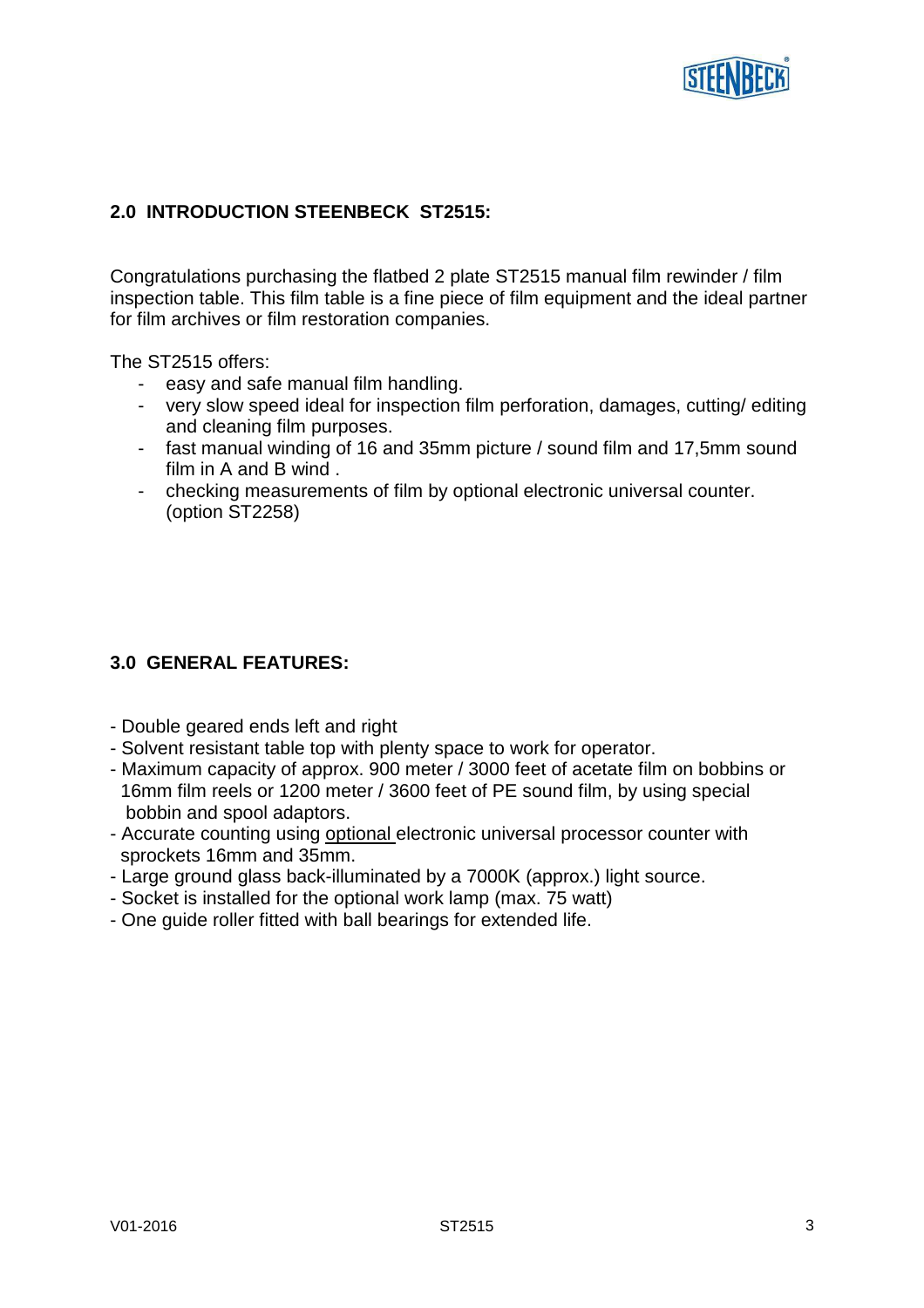

# **4.0 TECHNICAL DATA:**

The 2 plate manual film rewinder / film inspection table is capable of handling all picture and magnetic sound films 16 / 17,5 / 35mm.

Take-ups with film plates to accept bobbins according to DIN 15531 and 16mm reels according to DIN 15621.

| Power requirements: | $220 / 240$ Volts $- 50 / 60$ Hz.                        |
|---------------------|----------------------------------------------------------|
| On request:         | $100 / 110$ Volts $- 50 / 60$ Hz.                        |
| Power consumption:  | approx. 150 watt.                                        |
| Table size:         | width 160cm. - depth 80cm.                               |
|                     | height table top: manual adjustable from 68 till 107 cm. |

Weight: approx. 40 kg.

Fuses:

Main power inlet EU socket (rear of frame): For 220/240 Volts: 2 x 2 A **T** - for 100/110 Volts: 2 x 4 A **T** 

PSU counter system (inside behind cover fig.7 and 8) For 220 / 240 Volts: 1 x 0,315 A **T** For 100 / 110 Volts: 1 x 0,8 A **T** 

All fuses are standard Slow blown / T. Do not use any fast blown fuses !

#### **OPTIONAL EXTRAS:**

| ST 58   | table working lamp                            |
|---------|-----------------------------------------------|
| ST 2258 | electronic universal processor counter        |
|         | including sprockets for $(S)$ 16 - 17,5 -35mm |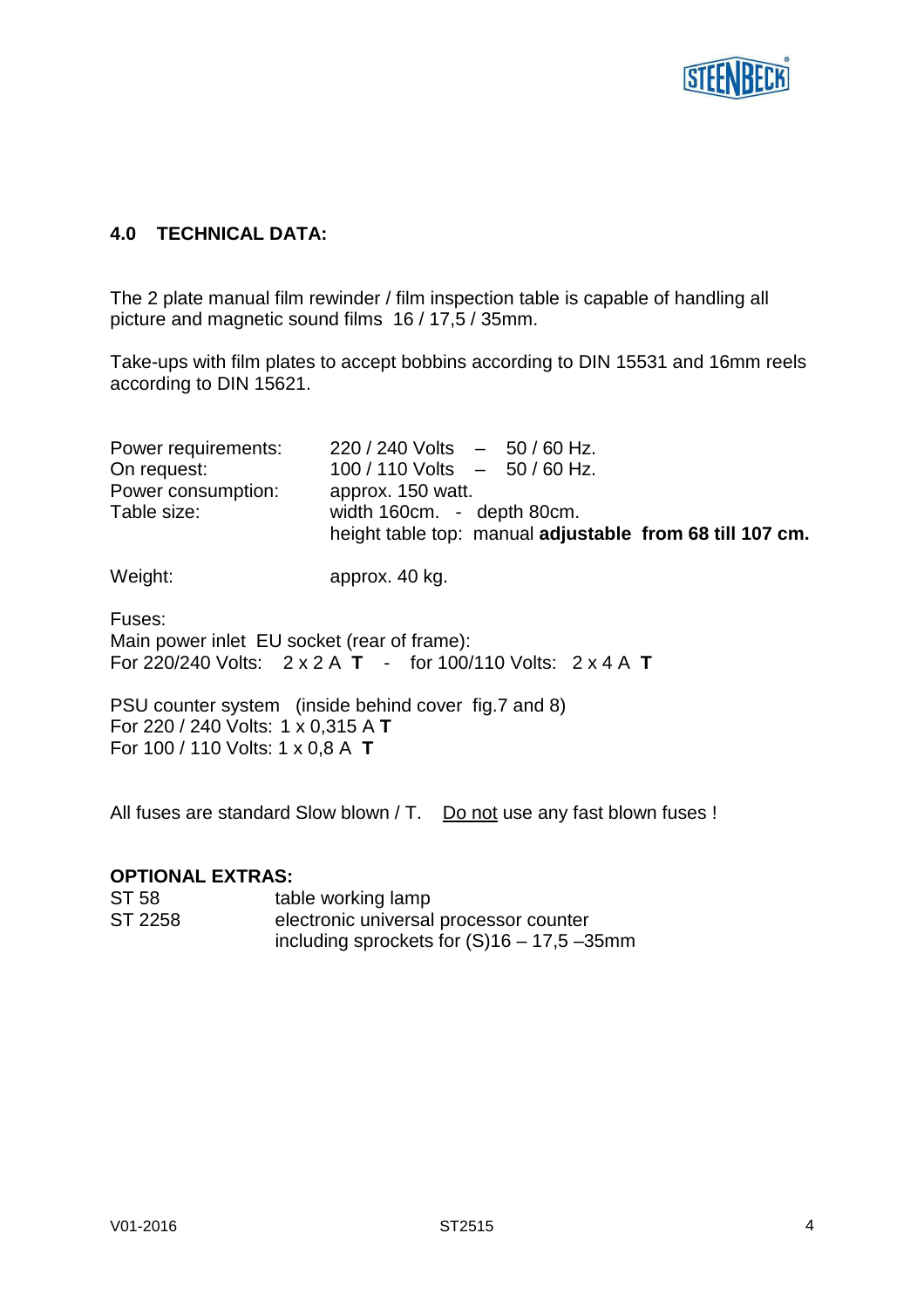

# **5.0 IMPORTANT SAFETY / WARRANTY INFORMATION.**

# **5.1 SAFETY.**

Installation of the ST2515 can be done by a Steenbeck dealer or qualified/ trained technical personal.

Connect the ST2515 to a proper mains source (within +/- 10%) with the supplied power cord and should be connected to earth / ground properly.

Earth system must be 100% because:

- safety for the operator in cases of electronic problems within or outside the ST2515.
- safety for the electronics of the ST2515.
- carry off static electricity.

The ST2515 should be placed in a dry and dust free room.

Temperature: advisable: 5°C - 40°C (40°F - 105°F)

Humidity: advisable: 30% . . . . 70%

**Never** put any warm or cold drinks on the table top.

#### **5.2 WARRANTY.**

STEENBECK film equipment is manufactured with greatest care and precision. Before shipping, several tests are made for many hours to ensure our quality standards.

STEENBECK film equipment is made for a long life with a minimum of maintenance. The ST2515 is designed for (re)winding and inspection of all kinds of film (motion picture) and perforated magnetic sound film material made of nitrate, acetate or polyester by hand. Not for whatever other material.

If, nevertheless, any part or unit should turn out not to function properly within ONE YEAR of purchase the ST2515, please report to your Steenbeck dealer or the Steenbeck factory at once.

Defective parts or units will be either repaired or exchanged. Steenbeck has the right to inspect the defective part or unit before replacing. Defective parts should be packed well, shipping costs and risk are for the sender. Costs for return packing and shipment are for Steenbeck, including risk. Replaced parts change into our property.

We cannot be held liable for any further compensation.

Please note that our warranty does not cover any damages caused by excessive load, improper use, lack of maintenance or unauthorized intervention.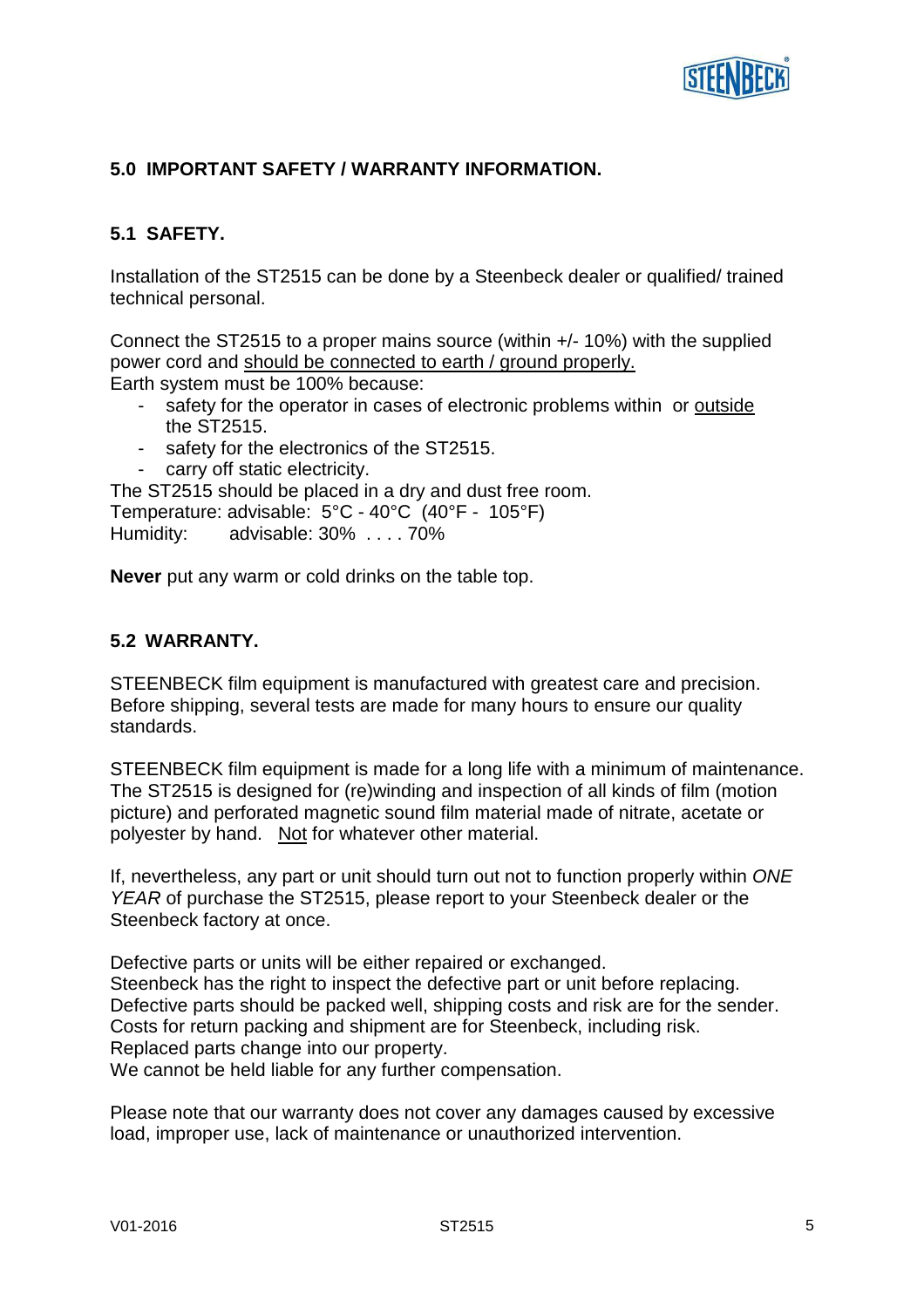

# **6.0 OPERATION INSTRUCTION ST2515.**

### **6.1 PREFACE.**

The Steenbeck ST2515 manual film rewinder / film inspection table is a highly reliable tool for working on your valuable motion pictures and magnetic sound films. It is able to handle 16, 17,5 or 35mm film and sound material.

Be sure only trained personal is working with this film rewinder.

#### **Please be aware of danger caused by long hair, loose shawls, neckties or wide sleeves when caught by revolving machine parts.**

The ST2515 may only be operated in rooms under normal conditions of temperature and humidity without corrosive atmosphere.

Be sure only to use a fully adjustable working chair according to DIN 4551 to avoid orthopaedic problems.

The manufacturer of the ST2515 cannot be held responsible for any damage caused by improper use of equipment or material.

#### **6.2 WINDING UNITS.**

All types of film cores/bobbins, 50mm (2"), 75mm (3") and 100mm (4") can be used on the Steenbeck ST2515.

Film capacity:

900 meter / 3000 feet of 0,15mm picture film stock.

1200 meter / 3600 feet of 0,09mm standard magnetic sound film stock.

The ST2515 has special adaptors for bobbins (fig.5-13) and 16mm spools.(14) We advise to put a thin carton sheet under the spool, so you can't damage the film plate.

For 35mm reels there is no adaptor available.

The construction of the winding units left and right are set as follows; For A wind: -right unit: turning the wheel right/clockwise, plate turns anti clockwise. -left unit: turning the wheel left / anti clockwise, film plates turns clockwise. For B wind: -v.v.

From A to B wind.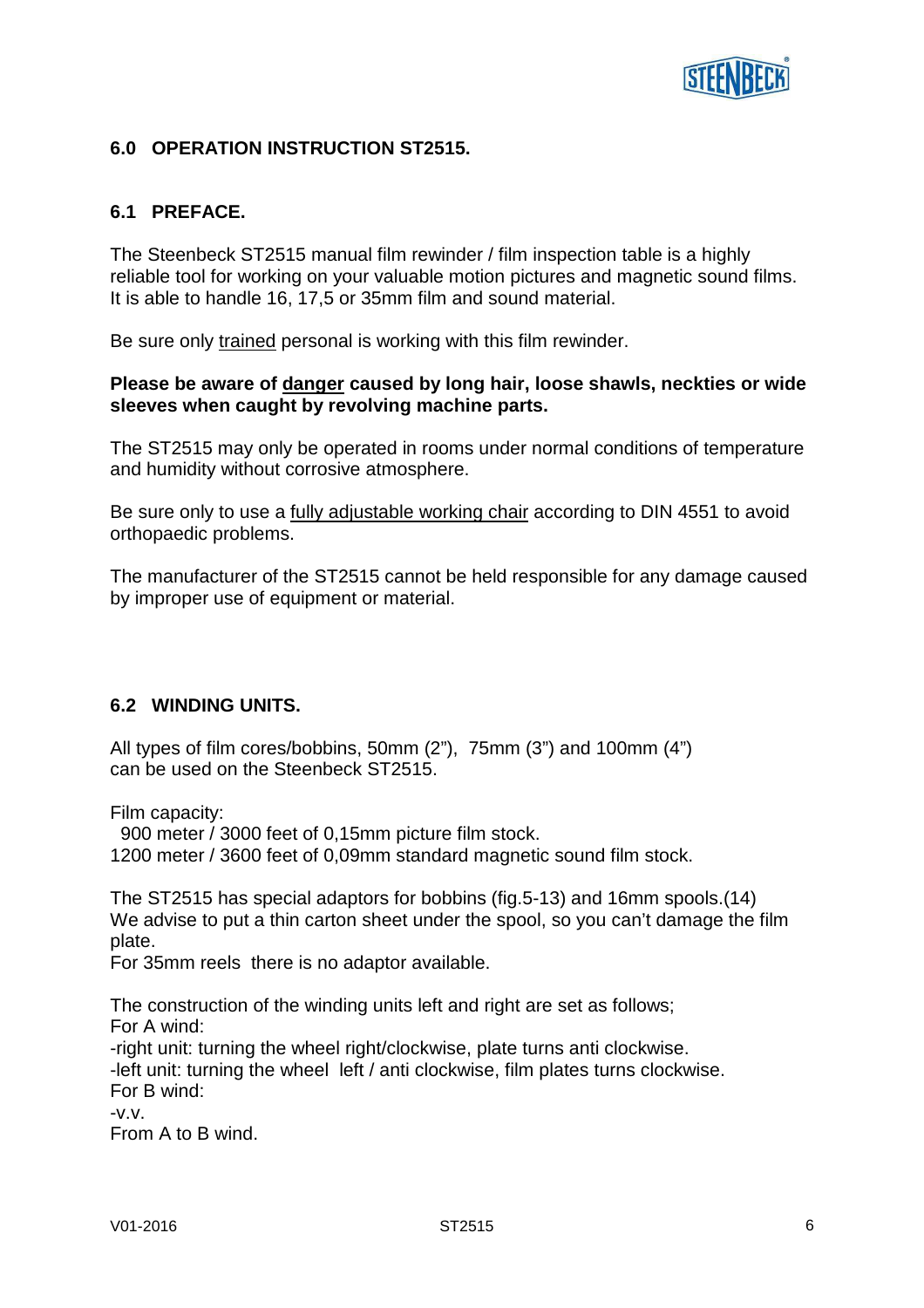

# **7.0 OPERATION OVERVIEW.**

- 1. Switch to activate counter system (fig. 1 1)
- 2. Switch illuminated ground glass (fig. 1 2)
- 3. Fuse (fig.  $1 3$ )
- 4. Working lamp socket  $(fiq. 1 4)$
- 5. Guide roller, changeable for 16 / 17,5 / 35mm (fig. 2 9)

#### **Counter system (option ST2258):**

- 6. Counter pick up with interchangeable sprocket for 16mm and 35mm  $(fiq. 2 - 8)$
- 7. Counter display (optional) (fig.  $2 5$ )
- 8. Pressure arm, interchangeable for 16mm and 35mm (fig. 2 6)
- 9. 16 / 35mm format counter switch (fig. 2 -7)
- 10. Illuminated ground glass (fig. 3 8).
- 11. Film ruler for 16mm and 35mm (fig.  $3 9$ )
- 12. Winding units  $(fiq. 4 10)$ Manual leveller for adjusting height of the table (fig.  $4 - 11$ ) The manual leveller can be removed by unscrewing the screw (fig.  $4 - 12$ )
- 13. Bobbin and spool adaptors  $(fiq. 5 13 / 14)$
- 14. Box for sprockets and pressure arm (fig. 6) Only supplied with counter system. Sprocket 35/17,5mm sound (15) Sprocket 16mm or 35mm picture (16) Pressure arm 16/17,5mm (17)
- 15. Hexagon screws (3mm) holding the cover plate electronic compartment. (fig.  $7 - 18$ ). Only to be opened by engineer.
- 16. Electronic compartment. (fig 8)
	- (19) PSU ground glass light
	- (20) PSU counter system (option ST2258)
	- (21) Counter board (option ST2258)
	- (22) Counter pick up system (option ST2258)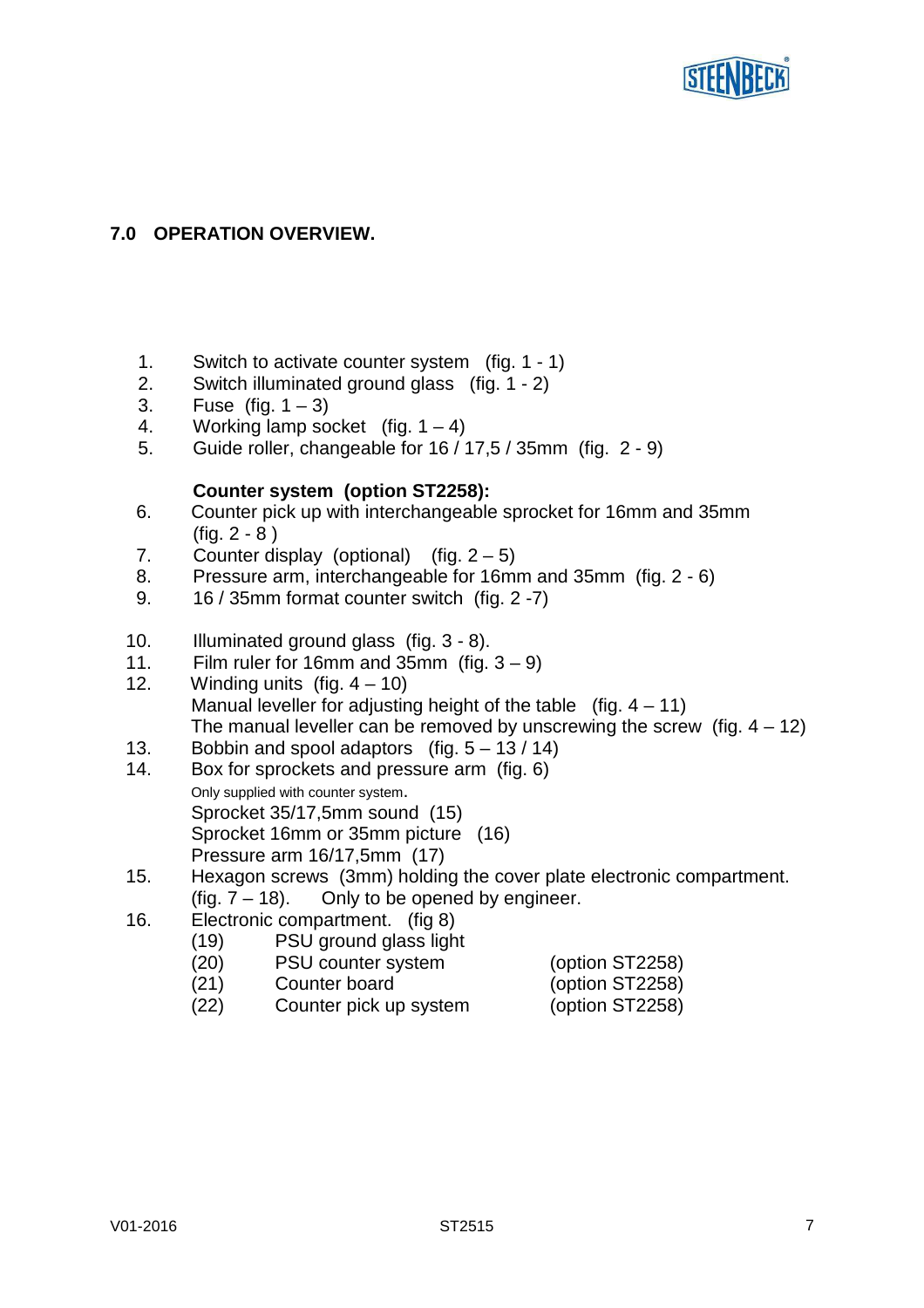



 $\mathbf{e}^{\prime}$ 



 $\overline{7}$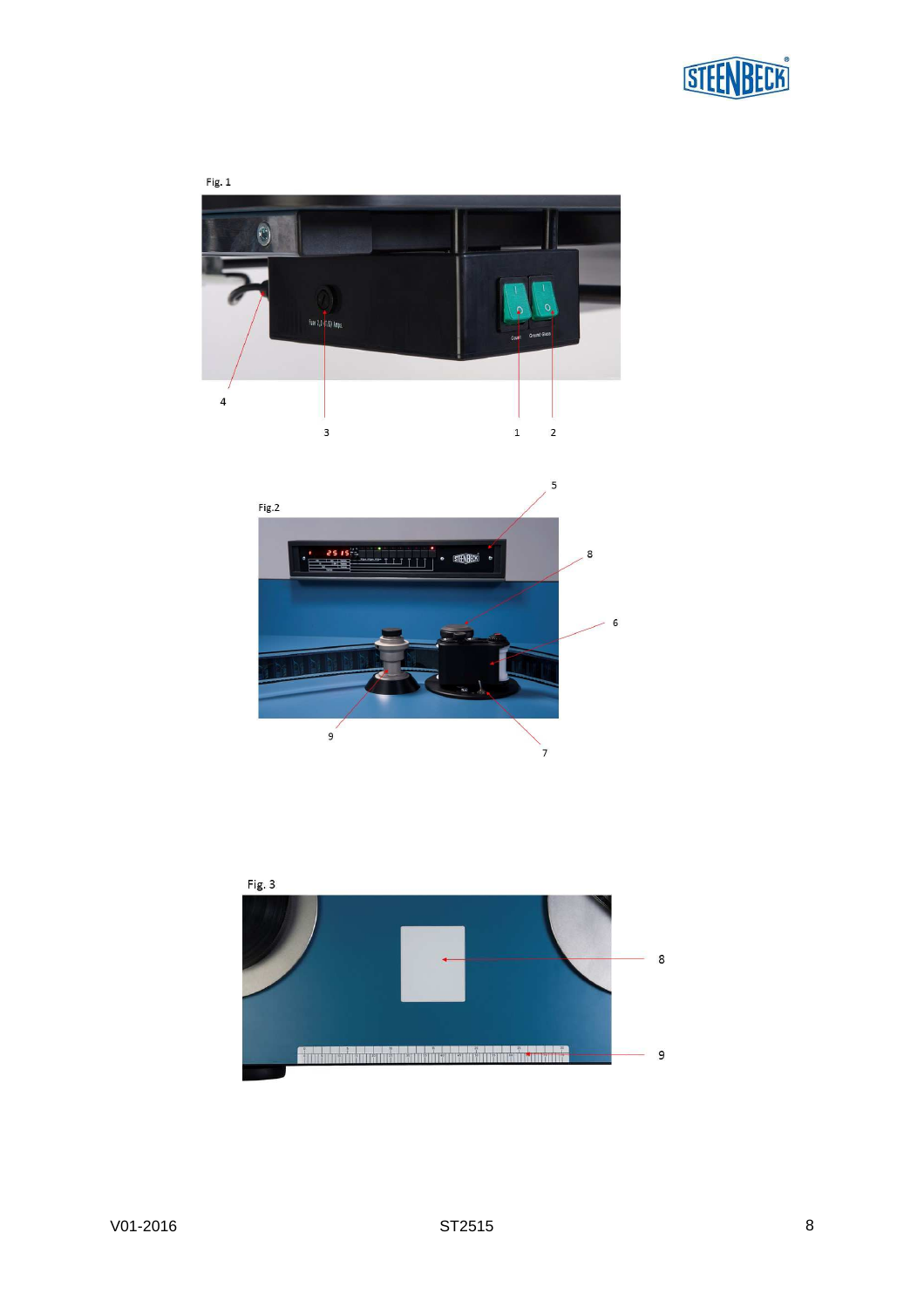





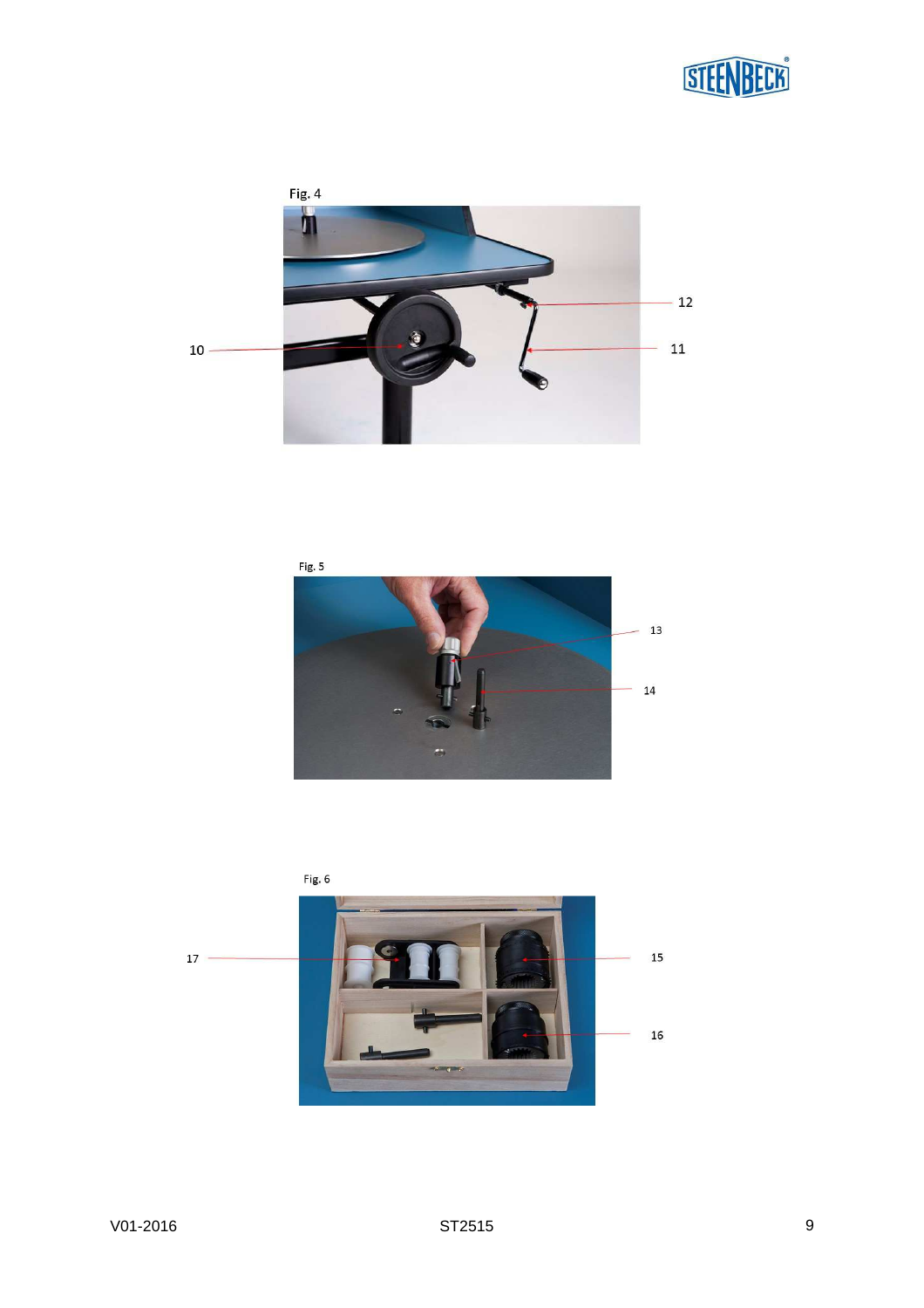



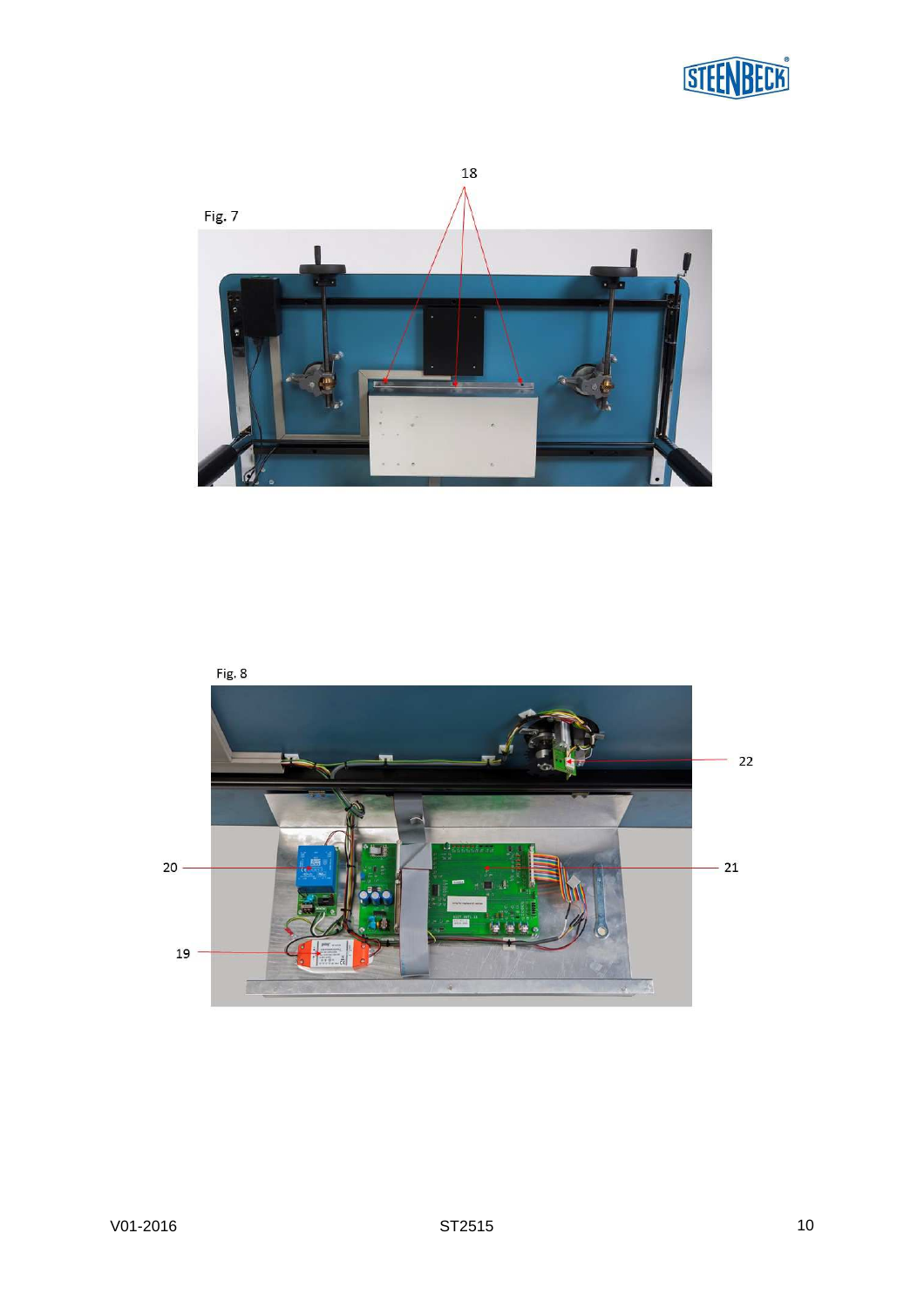

# **8.0 UNIVERSAL COUNTER. (option ST2258)**



The Steenbeck universal counter is designed to measure film length (all formats) and calculate the position and time information in common use.

Additionally, the universal counter may offer extra possibilities for more effective work on your film rewind / film inspection table.

The counter / calculator functions are controlled by keys No.  $1 - 10$  (right to left)

| $\mathbf{1}$ . | frames             | counts and displays number of frames (max. 1.999.999)               |
|----------------|--------------------|---------------------------------------------------------------------|
| 2.             | feet 35mm          | displays film length in feet $(16$ frames = 1 foot)                 |
| 3.             | feet 16mm          | displays film length in feet $(40$ frames = 1 foot)                 |
| 4.             | feet 8Smm          | displays film length in feet $(72 \text{ frames} = 1 \text{ foot})$ |
| 5.             | $m/dm$ 35 $mm$     | displays film length in meters $(1$ meter = 52,630 frames)          |
| 6.             | $m/dm$ 16 $mm$     | displays film length in meters $(1$ meter = 131,200 frames)         |
| 7.             | $m/dm$ 8Smm        | displays film length in meters $(1$ meter = 236,200 frames)         |
| 8.             | min / sec 25 FPS   | displays elapsed time $(1$ second = 25 frames)                      |
| 9.             | min / sec 24 FPS   | displays elapsed time $(1$ second = 24 frames)                      |
| 10.            | $min / sec$ 18 FPS | displays elapsed time $(1$ second = 18 frames)                      |

The two digits to the right always indicate numbers of frames. The other digits show the counter value according to the chosen film format.

A red LED on the key indicates the activated display format. The green LED is not in use with the ST2515 / ST2520 / ST2525.

Together with the keys you will find one switch and two pushbuttons on the counter front panel.

| Counter is reset to ZERO.                                                        |
|----------------------------------------------------------------------------------|
| Display is stopped at actual reading.                                            |
| The counter keeps on counting. When releasing                                    |
| Pushbutton, counter value is transferred to display.                             |
| Setting 1: distance counter on                                                   |
| Setting 0: distance counter off.                                                 |
| The distance counter is activated to measure partially<br>length or time values. |
| It can be reset to ZERO (C)<br>without effecting the main counter.               |
|                                                                                  |